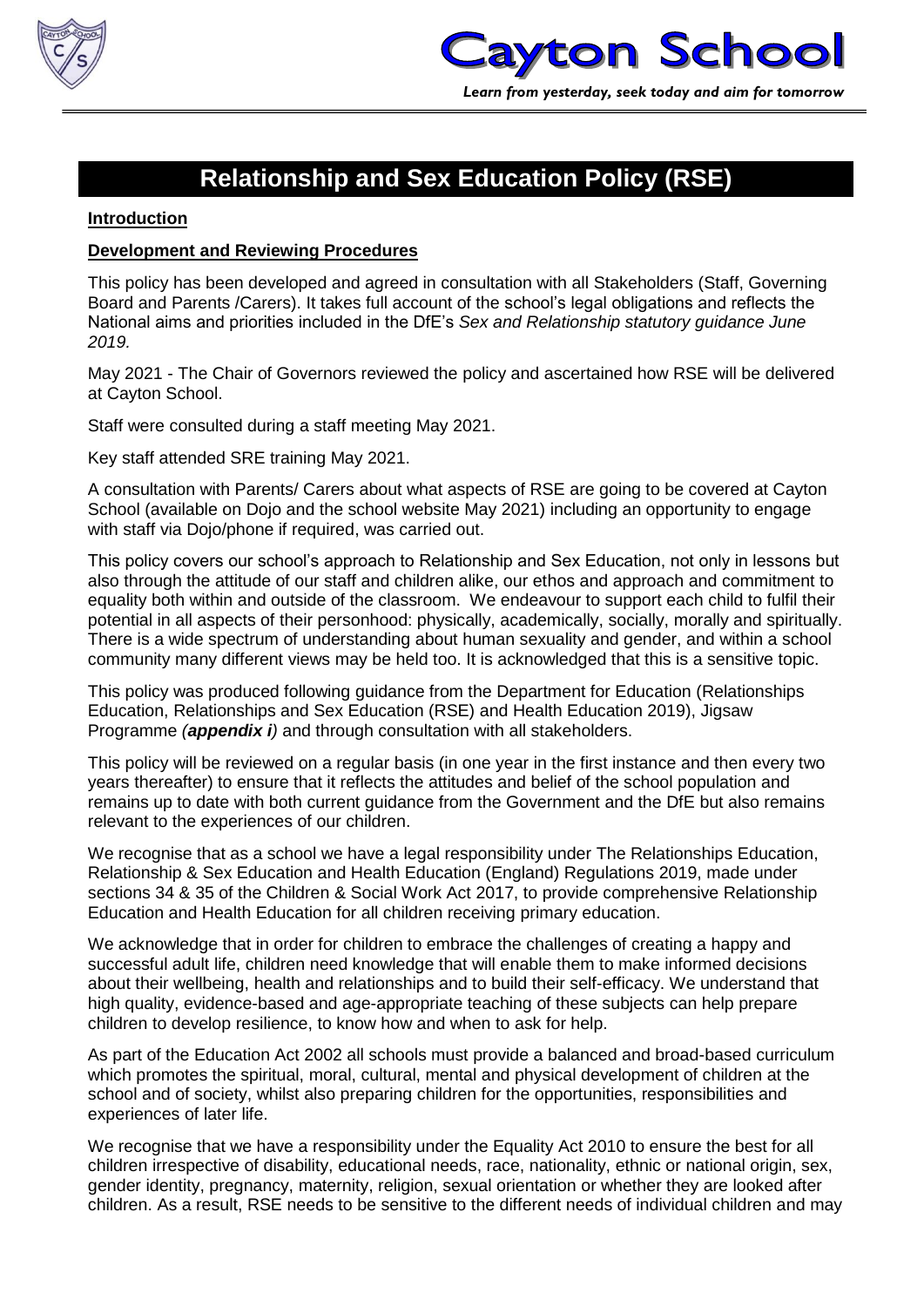### *Continued…. Page 2 of 6*

need to adapt and change as the children change. Not only does the teaching need to be sensitive to these needs it must also help the children realise the nature and consequences of discrimination, teasing, bullying and aggressive behaviours or prejudice-based language.

Whilst as a school we are aware we need to be mindful of and respectful to a wide variety of faith and cultural beliefs, and we will make every attempt to be appropriately sensitive; equally it is essential that young people still have access to the learning they need to stay safe, healthy and understand their rights as individuals. This must include clear, impartial scientific and factual information on matters *(appendix ii)*. Furthermore, all teaching should reflect the law as it applies to relationships, marriage, adoption and care. At Cayton School, we follow the Jigsaw Programme for all aspects of PSHE. Please (*appendix ii*) to see the specific annual coverage.

We acknowledge that all young people deserve the right to honest, open and factual information to help better form their own beliefs and values, free from bias, judgement or subjective personal beliefs of those who teach them.

### **Defining Relationships Education**

The Department for Education defines "Relationships Education as, teaching the fundamental building blocks and characteristics of positive relationships, with particular reference to friendships, family relationships and relationships with other peers and adults."

We believe relationships education is designed to help children to develop the skills to recognise and manage healthy relationships both online and in the real world. It is designed to build selfesteem and to explore personal identity.

It is about helping children understand and make sense of the world they are growing up in; to recognise that differences and similarities between their peers and their families; to understand the fact every human being is unique and has the right to be respected. There are many different family structures and all children have the right to feel safe.

Relationships education has been shown to help keep children safe by allowing them to understand appropriate and inappropriate touching- to realise that their body is special and belongs to them. It is about building the foundations of an understanding of consent and personal boundaries; in that no one has the right to touch them in a way they don't like, but also the difference between public and private behaviours.

It is important for children to know the names and functions of their body parts and to be reassured it is natural to be curious about them. Indeed, by teaching children the correct terms for their private body parts, children are proven to be safer from abuse.

In addition, we believe that relationships education helps children to develop their vocabulary and emotional literacy to enable them to talk about and manage their feelings. It helps children build their own support networks and the confidence to ask for help when they feel unsafe. This is a required element of the Health Education Guidance.

### **Defining Sex Education at Primary School**

Although The Relationships Education, Relationship & Sex Education and Health Education (England) Regulations 2019, made Relationship Education compulsory in all primary schools, Sex education is currently not compulsory. However, the Department for Education continues to recommend that all primary schools should have a sex education programme tailored to the age and maturity of the children. At Cayton School we follow this recommendation and teach it in an age appropriate way and follow the Jigsaw Programme.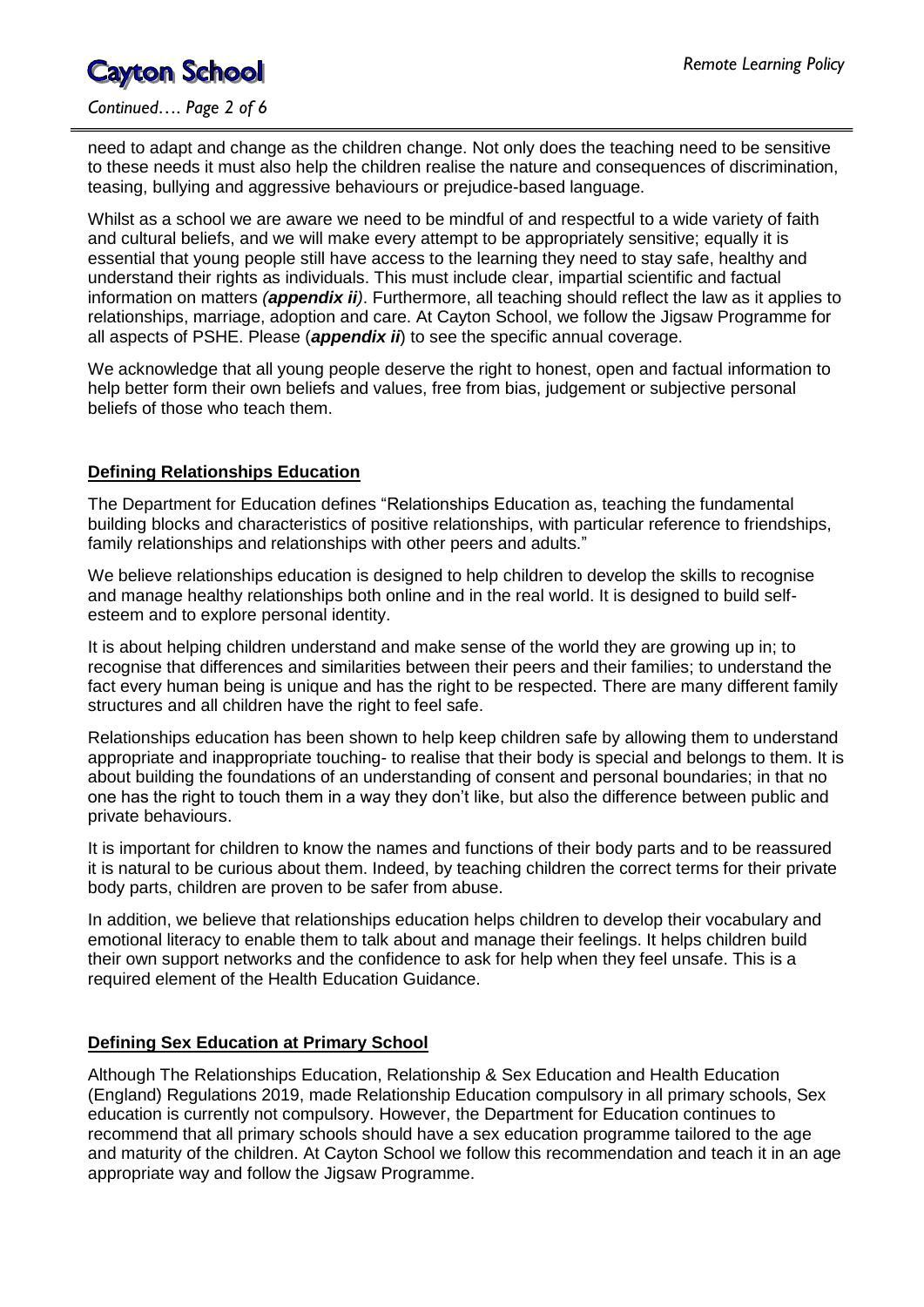#### *Continued…. Page 3 of 6*

We recognise that some parents may be uncomfortable with the thought of their children receiving sex education in primary school. Equally, we recognise it is completely natural for children to have questions about sex, their bodies and to be curious about where they came from. In the age of information where children in primary school have access to the internet through mobile technology we believe it is better that children receive age appropriate answers from us, rather than it being left to their peers or the internet.

At Cayton School, sex education is an opportunity to answer children's questions about where they came from, an opportunity to explore their own stories, to be clear about how a baby is conceived and formed as set out in human life cycle (which is covered through the national curriculum for science). Furthermore, it should ensure that all children are prepared for both the physical and emotional changes of puberty including menstruation. Children need to understand how both girls' and boys' bodies function and change as they grow into adults.

We believe that sex education should allow children a safe space to ask the questions they may have without shame or judgement. Starting learning in primary school is the best way of preventing the topic of sex, reproduction and private body parts becoming taboo and children from becoming embarrassed by the topic.

It is the duty of Cayton School to give our young people the learning that will enable them to live safe, fulfilled and healthy lives. This includes ensuring that they have the skills to keep themselves safe from harm and develop positive and healthy relationships, free from exploitation pressure or abuse.

We define Sex Education as understanding human reproduction.

### **Subject Content**

Relationship, Sex and Health Education is delivered by the classroom teachers. The local authority delivers ongoing support and training to ensure that RSE leaders are confident and competent in supporting class teachers to deliver lessons appropriately and safely. This includes training around safeguarding and answering children's questions age appropriately.

It is important that lessons are delivered by classroom teachers as it highlights to the children that relationship and sex education is something we can all talk about. Our classroom teachers know our children. This means they are more likely to be aware of any additional needs, support or particularly sensitive topics that may make a child in their class vulnerable due to some of the sensitive nature of the topic. We believe this makes them ideally placed to deliver the material sensitively to all children in their class.

By tackling children's questions around sex as part of a wider programme focused around relationships, family, self-awareness, emotional literacy, consent and personal boundaries, children will feel better able to engage in discussion and ask questions without embarrassment. Equally, tackling sex and reproduction in this way helps to promote positive messages and values around sex as well as children's relationship with their own bodies without shame or guilt and will develop respect for other people's body autonomy.

We do not separate our classes into girls and boys for any of the sessions, including lessons around puberty. It is important for both girls and boys to learn about each other's bodies, changes and experiences. By keeping children together in mixed groups, children will learn to talk openly without embarrassment in front of each other and we can foster better understanding, break down gender stereotypes and build positive relationships and respect for each other, regardless of gender. This ensures that any non-binary or transgender children are included without feeling vulnerable.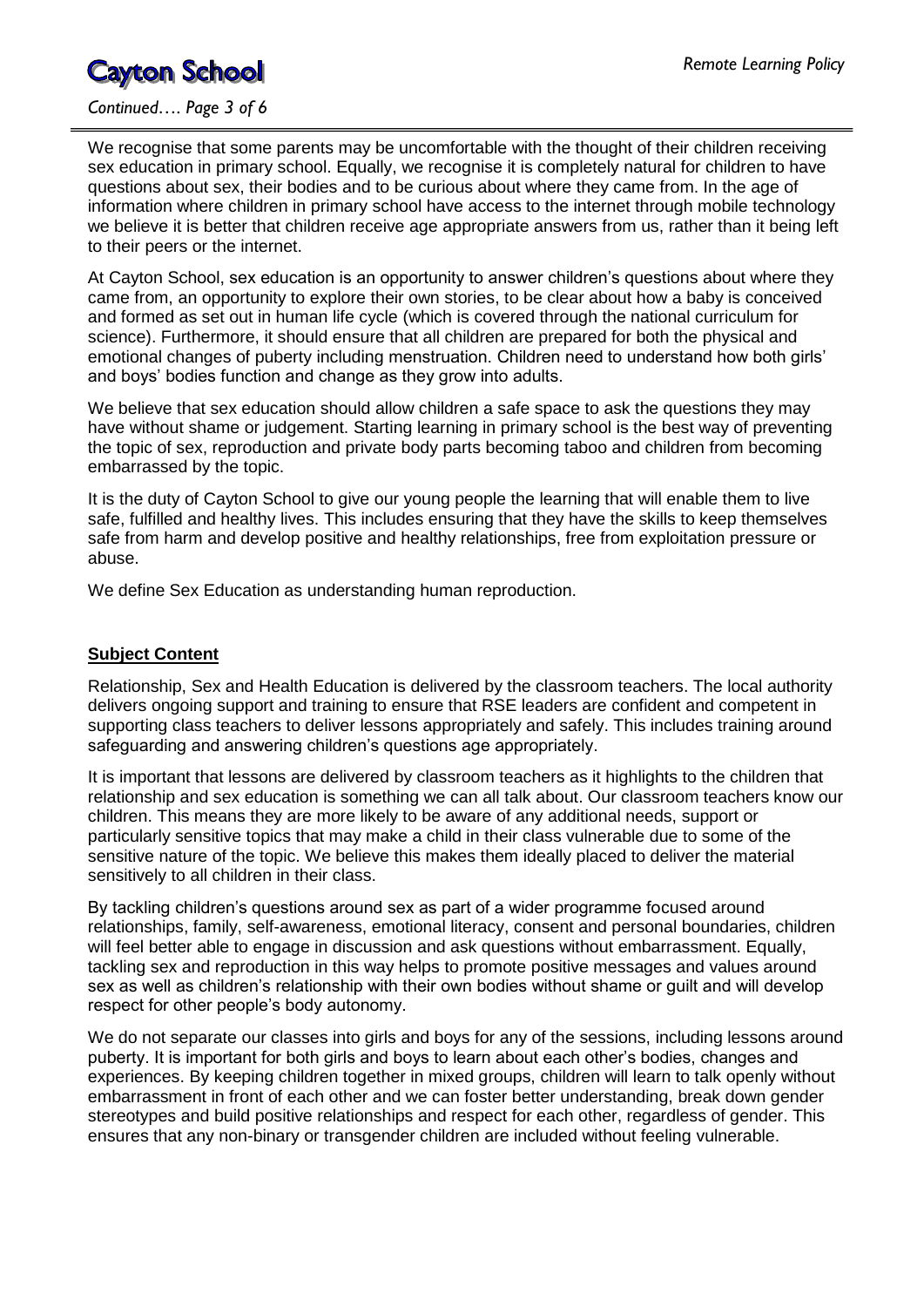*Continued…. Page 4 of 6*

There are regular opportunities to learn about E-safety and healthy relationships online. This is because the framework integrates online behaviours as it explores relationships, secrets, personal boundaries and rights & responsibilities. It does not tackle online and offline as two separate entities. For children, growing up in a digital world there is an ever increasing blurring of the lines between the two.

### **Answering Children's Questions**

Children are likely to have many questions that may occur at any time. Children tend to ask whatever is on their mind. We see this as a positive point and a sign that we have created a safe environment where children feel empowered to feed their natural curiosity and learn about themselves, their bodies and the world around them. However, we acknowledge that some parents may feel uncomfortable about how particular questions may be dealt with in class.

Children are better off receiving honest, open answers from safe adults in their lives, rather than it being left to the internet or older children with a smart phone. In the age of information, where children in primary school have access to tablets, smart phones and the internet (often unsupervised) it is essential that we help children to recognise they are able to ask questions without judgement rather than searching for answers on the internet.

We believe that if children ask a question they deserve an answer. If ignored they merely build unnecessary barriers, making children think they have done something wrong; they are unlikely to ask again, and are instead left to seek their answers from less reliable or child friendly sources, due to shame. However uncomfortable the question may be, the thought is already in their heads. It is much better that we, as safe adults, take responsibility and tackle the question safely and age appropriately.

#### **Dealing with children's questions age appropriately will be done as follows:**

- Children will be praised for asking questions. We wish to encourage children to seek answers from safe adults.
- If a question is relevant to the whole class, we will answer it to the whole group.
- However, as with any other subject, there may occasionally be the need to differentiate depending on children's knowledge and experience. Some children may need additional information or support compared to others.
- If a child asks a question that is not necessarily suitable for the entire class, we will respond, by saying: "that is fantastic question, hold that thought, I am going to set everyone some work and I will come and talk to you and answer your question in a minute when everyone else is working."
- If the member of staff doesn't have an answer or doesn't know, they will say so. There is no shame in not knowing the answer but the member of staff should make an effort to help the child to find the answer later.
- If the member of staff is not sure how best to answer a particularly tricky question, our suggested response is: "That is a brilliant question, I would like to give you an equally brilliant answer, so let me have a think about it and once I know the best way to explain it clearly I will come back to you"
- This will allow teaching staff time to think, seek help, advice or support from colleagues, or to speak to senior management.
- If a child asks a question we know parents may be uncomfortable with, staff may choose to delay answering the question (as above) until they have spoken to the parent/carer if possible and talk through their response.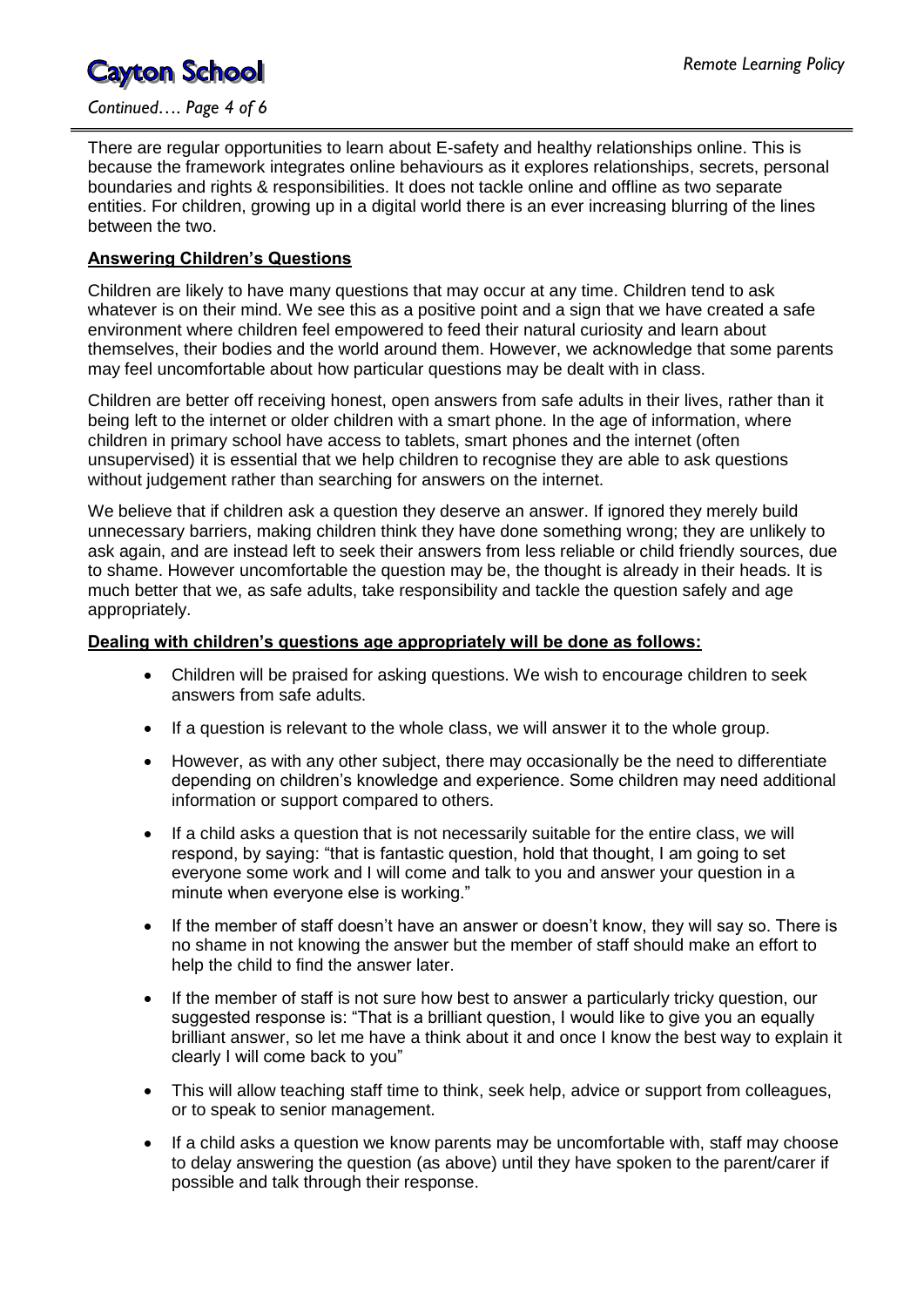*Continued…. Page 5 of 6*

 Teachers will answer questions, openly, honestly, scientifically and factually without relying on their own personal beliefs.

### **Parents and parental rights to withdraw**

Successful teaching around RSE can only take place when parents and school work together. Especially, considering we both want children to grow up safe and happy in healthy relationships, with the ability to manage their emotions and speak up when they feel unsafe. Therefore, we are committed to working together with parents.

We endeavour to be transparent and give parents information about Jigsaw and lessons we deliver around RSE as we recognise it can be a sensitive subject for some families for a number of reasons.

We recognise the importance of parents knowing about the content of the lessons so they can carry on the conversations at home and have an opportunity to talk to their children about their own families, beliefs and values. Curriculum plans (showing which content is to be covered when), will be available on the school website for parents to access. Parents should talk to classroom teachers for more information about the lessons to be taught.

"Parents have the right to request that their child be withdrawn from some or all of sex education delivered as part of statutory Relationships and Sex Education" DfE Guidance p.17

At Cayton School, puberty is taught as a statutory requirement of Health Education and covered by our Jigsaw PSHE Programme in the 'Changing Me' Puzzle (unit). We conclude that sex education refers to Human Reproduction, and therefore inform parents of their right to request their child be withdrawn from the PSHE lessons that explicitly teach this i.e. the Jigsaw Changing Me Puzzle (unit) e.g.

- **Year 4, Lesson 2 (Having a baby)**
- **Year 5, Lesson 4 (Conception)**
- **Year 6, Lesson 3 (Conception, birth)**

Puberty is introduced gently in Y3 because some girls may start their periods this early and it is necessary to prepare them for this, so they are not scared or worried. Conception is introduced ageappropriately in Y4 in the context of understanding why our bodies change during puberty. Understanding of Human Reproduction, conception and puberty is built upon in Year 5 and then puberty, conception and childbirth is age-appropriately covered in Y6. For further information on the coverage of puberty and reproduction please see *appendix iii.*

We will happily show parents all of the teaching materials and context of any of our lessons and explain the reasons why any material is included. We will also highlight that whilst parents have the right to withdraw their child from these lessons, they do not have the right to withdraw other children from receiving these lessons. We believe it is better for children to hear from safe adults than to hear second hand from their class-mates at break-time.

If parents do decide to withdraw their child, they should inform the Headteacher/ Class Teacher who will find other provision for the child to engage in during the lesson. Currently, Headteachers must comply with requests to withdraw from any non-statutory lessons in the RSE programme.

### **Safeguarding Children**

The school is committed to ensuring that children are aware of behaviour towards them that are not acceptable, how they can keep themselves safe and how to share a concern and complain. All children are informed that we have a Designated Safeguarding Lead with responsibility for child